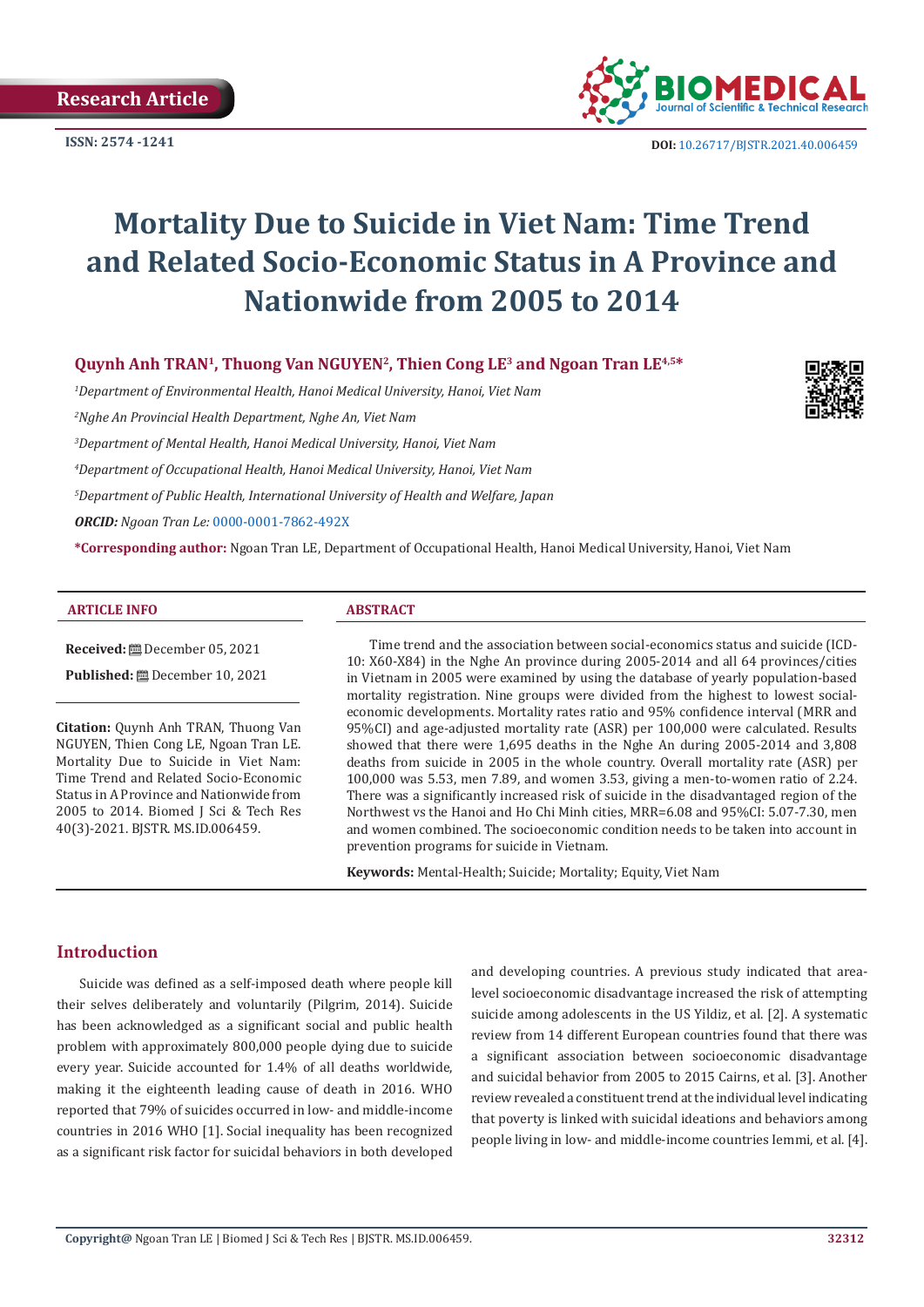Vietnam is among developing countries located in South East Asia having drastic changes in socio-economic conditions in the past decade.

The Vietnam average population has reached 94,666 thousand persons in 2018. The gross domestic product of Vietnam has increased from 1,064 USD per capita in 2011 to 2,389 USD per capita in 2017 General Statistics Office of Vietnam [5]. The crude death rate of Vietnam was 6.8 per 1000 people in 2015 Ministry of Health [6]. However, the mortality due to suicide and related factors are unknown in Vietnam. As suicide is preventable, understanding the changes, consequences and the impact of socioeconomic status is vital to provide evidence-based recommendations. This study aims to examine the changes in mortality due to suicide from 2005 to 2014 in a province and the link between socioeconomic status and mortality due to suicide at the provincial level and national level (Figure 1).



# **Methods**

### **Study Design**

This is a descriptive study of the registered death case series due to suicide (ICD-10: X60-X84) in the Nghe an province during 2005-2014 (1,695 cases) and nationwide in 2005 (3,808 cases).

#### **Study Setting**

We annually collected data of population by sex and causes of death to suicide for the present study through the A6 mortality registration system. In this study, we selected the Nghe an province to collect data at the provincial level because the database was available for ten year-period from 2005 to 2014. The Nghe an province is located in the North Central Coast with an average population of 3,080,000 people in 2015, ranked as the fourth most populous province in the country General Statistics Office of Vietnam [5]. The number of deaths collected in the Nghe an province covered the period of ten years from 2005-2014. Data

at the national level were collected across all 64 provinces/cities in 2005. This year, Viet Nam had 10,769 commune health stations (CHS) of 671 districts within all 64 provinces/cities. There was 67.8% of all 10,769-commune health stations employed physicians. Therefore, this existing advantage official grass-root health system network provided a favorable environment to report the cause of death in general as well as suicide in particular for the present study. The average population number of each commune in Viet Nam was about 7,617 residents. According to the estimated crude death rate of 500 per 100,000 per year, the estimated number of deaths per month at one commune was three cases. Therefore, the head of the commune health station can registry into the A6 book actively as the requirement by the ministry of health Le, et al. [7].

#### **Data Collection**

In Vietnam, the national mortality registration system, officially named A6 mortality registration, established by the Ministry of Health in 1992, recorded all deaths from commune-level by each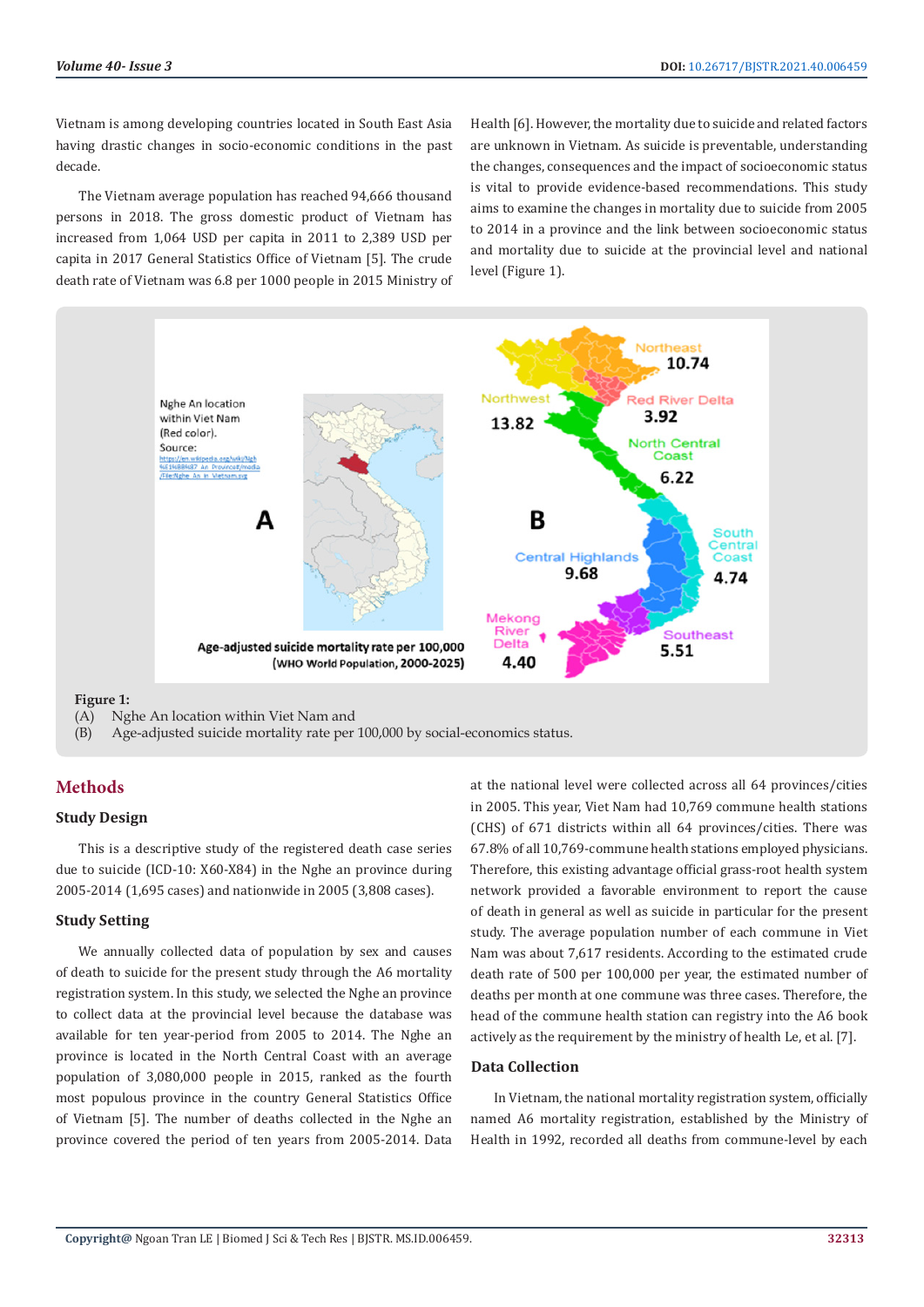CHS. We annually collected data through A6 mortality registration from 2005-2014 for the Nghe An province and the whole year of 2005 for all 64 provinces and cities. The designated data collection form was yearly sent to 10,769 CHSs of 671 districts within all 64 provinces/cities in 2005. The heads of CHSs were data collectors who recorded all dead cases including death due to suicide including five variables of name, age, sex, date of death, and cause of death. These variables were presented in the data collection form named "Mortality registration". A guideline of mortality registration and the causes of death including the underlying cause, immediate cause, and a contributing cause of death recommended by WHO was prepared WHO [8]. The printed data collection form with a guideline, each CHS receiving at least one set, was sent to the directors of 64 provinces/cities Health Department with a request letter of data collection. In 2005, we had received 10,184 completed forms of "Mortality registration" (94.6% of all 10,769 CHSs nationwide). Data was inputted into an Excel file for 671 districts within all 64 provinces/cities in 2005. The cause of all deaths was code ICD-10 and suicide (ICD-10: X60-X84) for the present study.

### **Data Quality Validation**

For data validation, after obtaining the mortality database, all causes of death were determined by using the WHO Verbal Autopsy questionnaire that was referred to as "the goal standard" WHO [8]. In Nghe An province, data quality was validated for completeness and accuracy of mortality registration in a District for 1,581 deaths occurring in 2014. For all causes including suicide cases, the estimated completeness was excellent reaching as high as 97% Thuong NV, et al. [9]. The estimated Kappa was excellent for the group of injury including suicide, reaching as high as 81%; the reference group was Verbal Autopsy's database (unpublished data).

#### **Data Analysis and Statistical Methods**

All obtained data about deaths as well as demographic information was computed using Excel software. We checked for a health event and the cause of death and code following ICD-10. The Excel data were exported to STATA 10.0 for analysis. Mortality rates ratios and 95% confidence interval (MRR, 95%CI) were estimated by performing logistic regression analysis, adjusting for sex, age groups (0-9, 10-19, 20-29, 30-39, 40-49, 50-59, 60-69, 70-79, and

80+), the proportion of unknown underlying cause of death (ICD-10: R01-R99) and all-cause mortality rates. For the time trend during the period 2005-2014, we divided it into five sub periods of two years (2005-2006: reference group, 2007-2008, 2009- 2010, 2011-2012, and 2013-2014). For socioeconomic status, we divided 64 provinces/cities into nine regions from the highest to lowest social-economic developments. Region 1 (reference group) includes the two most populous cities (Hanoi and Hochiminh City). Regions from 2-9 include Red River Delta, Mekong River Delta, South Central Coast, Southeast, North Central Coast, Central Highlands, Northeast, and Northwest.

#### **Ethical Approval**

The research protocol was approved by the Ethics Committee of Hanoi Medical University on 25 November 2008.

# **Results**

(Table 1) presents data for the Nghe an province. During the ten years of 2005-2014, the system recorded 1,150 dead cases among males, 545 cases among females, and a total of 1,695 deaths due to suicide. After age-adjusted, the suicidal mortality rate per 100,000 for males ranged from 7.40 (in the years of 2011-2012) to 8.70 (in the years of 2007-2008); for females ranged from 3.38 (in the years of 2013-2014) to 4.36 (in the years of 2009-2010). When compared to the period 2005-2006, the risk of death from suicide during 2013-2014 was not significantly changed, MRR, 95%CI: 0.95 (0.82, 1.12), p=0.56. Per increments time-period MRR (95%CI): 0.98 (0.95, 1.01), p for trend=0.23. (Table 2) shows the number of deaths due to suicide for the whole country in 2005 in total and by sex. The system recorded 3,808 dead cases of which 65.0% accounted for males. The suicidal mortality rate per 100,000 among males (7.89) was two times higher than females (3.53), giving a men-to-women ratio of 2.24 (Table 3) presents the number of deaths due to suicide, mortality rate ratios, and 95% confidence interval by nine socioeconomic regions throughout the country in 2005. Nine regions were ordered from the highest to the lowest socio-economic conditions. It is significant that the lower level of socio-economic conditions, the higher the mortality rate ratios. This trend was similar for males and females.

|             | Men   |               |       |            | Women |               |       | <b>Total</b> |       |               |       |      |                      |      |
|-------------|-------|---------------|-------|------------|-------|---------------|-------|--------------|-------|---------------|-------|------|----------------------|------|
| Year period | Death | $\frac{0}{0}$ | Crude | <b>ASR</b> | Death | $\frac{0}{0}$ | Crude | <b>ASR</b>   | Death | $\frac{0}{0}$ | Crude | ASR  | MRR (95%CI)          | D    |
| 2005-2006   | 200   | 1.50          | 7.90  | 8.17       | 94    | 1.00          | 3.60  | 3.60         | 294   | 1.29          | 5.75  | 5.80 | 1.00 (reference)     |      |
| 2007-2008   | 231   | 1.50          | 8.70  | 8.97       | 95    | 0.90          | 3.50  | 3.40         | 326   | 1.30          | 6.10  | 6.10 | 1.06 (0.90, 1.24)    | 0.48 |
| 2009-2010   | 251   | 1.50          | 8.50  | 8.90       | 134   | 1.10          | 4.50  | 4.36         | 385   | 1.30          | 6.50  | 6.51 | 1.13(0.97, 1.31)     | 0.12 |
| 2011-2012   | 230   | 1.20          | 7.40  | 7.71       | 113   | 0.90          | 3.60  | 3.60         | 343   | 1.10          | 5.50  | 5.58 | 0.96(0.82, 1.12)     | 0.59 |
| 2013-2014   | 238   | 1.30          | 7.60  | 7.83       | 109   | 0.80          | 3.40  | 3.38         | 347   | 1.10          | 5.50  | 5.53 | 0.95(0.82, 1.12)     | 0.56 |
| 2005-2014   | 1,150 | 1.40          | 8.00  | 8.30       | 545   | 1.00          | 3.74  | 3.67         | 1,695 | 1.20          | 5.85  | 5.89 | $0.98(0.95, 1.01)$ & | 0.23 |

**Table 1:** Number, crude and age-standardized rate per 100,000 by sex and time during 2005-2014 in the Nghe An province.

**Note:** ASR: Reference to the WHO World Standard (2000-2025) & per increments time-period MRR (95%CI): 0.98 (0.95, 1.01), p for trend=0.23.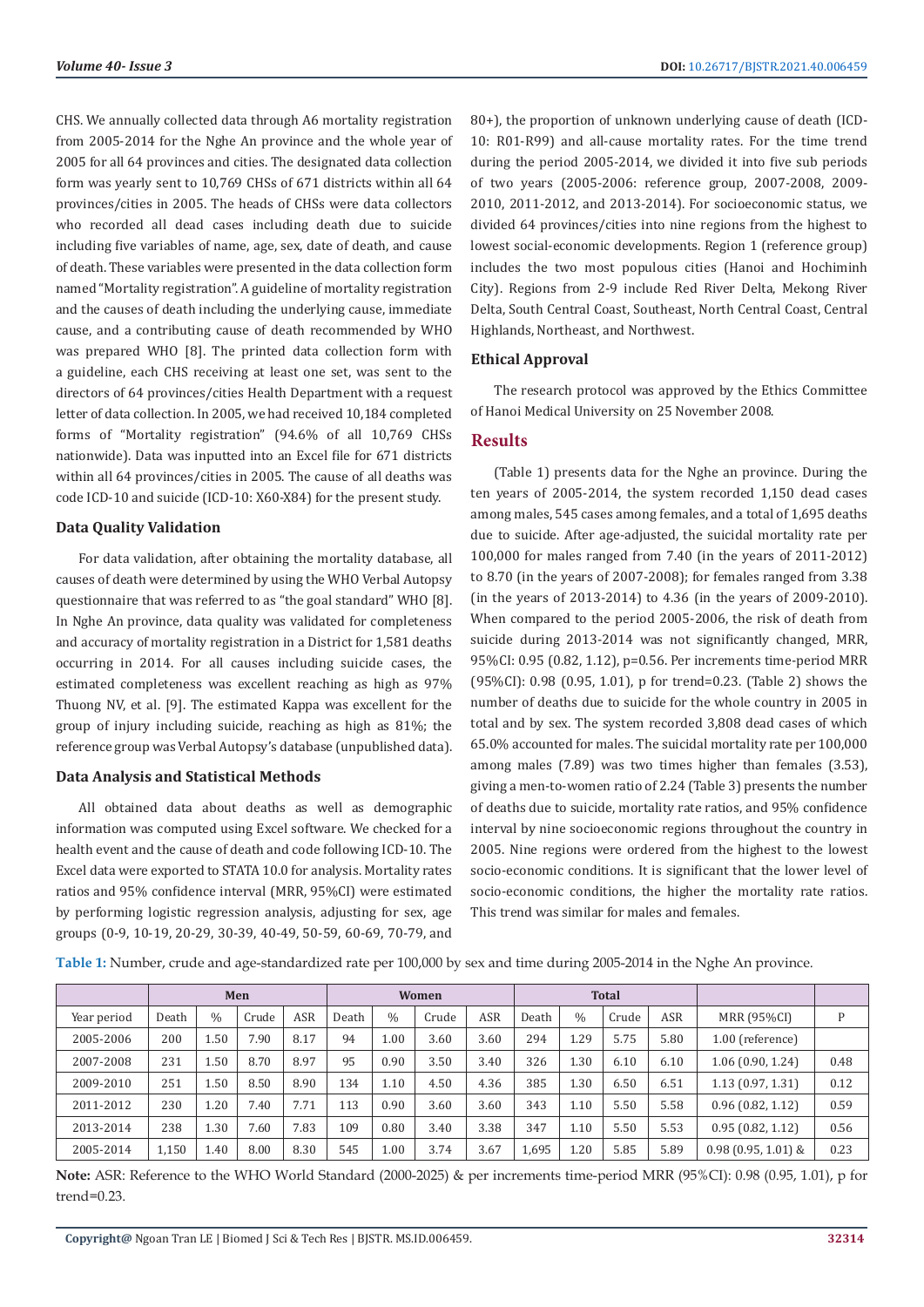|            | <b>Death</b> |             | Rate per 100,000 |      |  |  |
|------------|--------------|-------------|------------------|------|--|--|
| <b>Sex</b> |              | Person-year | Crude            | ASR  |  |  |
| Men        | 2,485        | 37,596,168  | 6.61             | 7.89 |  |  |
| Women      | 1,323        | 39,130,705  | 3.38             | 3.53 |  |  |
| Total      | 3,808        | 76,726,873  | 4.96             | 5.53 |  |  |

**Table 2:** Number, crude and age-standardized rate per 100,000 by sex in all 64 provinces/cities in 2005.

Note: ASR: Reference to the WHO World Standard (2000-2025)

**Table 3:** Risk of suicide by social-economic status in 2005.

|                |                     |               | <b>Both sexes</b>    |               | Men                 | Women         |                       |  |
|----------------|---------------------|---------------|----------------------|---------------|---------------------|---------------|-----------------------|--|
| N <sub>o</sub> | <b>Region</b>       | <b>Deaths</b> | <b>MMR (95%CI)\$</b> | <b>Deaths</b> | <b>MMR (95%CI)#</b> | <b>Deaths</b> | <b>MMR (95%CI)#</b>   |  |
|                | Cities*             | 210           | 1.00 (Reference)     | 160           | 1.00 (Reference)    | 50            | 1.00 (Reference)      |  |
| 2              | Red River Delta     | 519           | 1.57(1.34, 1.85)     | 340           | 1.36(1.12, 1.64)    | 179           | 2.28(1.66, 3.12)      |  |
| 3              | Mekong River Delta  | 586           | 1.87(1.59, 2.19)     | 406           | 1.70(1.42, 2.05)    | 180           | 2.38(1.74, 3.25)      |  |
| $\overline{4}$ | South Central Coast | 275           | 1.93(1.61, 2.30)     | 173           | $1.60$ (1.29, 1.99) | 102           | 2.96(2.11, 4.15)      |  |
| 5              | Southeast           | 319           | 2.20(1.85, 2.62)     | 218           | $2.22$ (1.63, 2.45) | 101           | 2.85(2.03, 4.00)      |  |
| 6              | North Central Coast | 521           | 2.40 (2.05, 2.82)    | 328           | 1.99(1.65, 2.40)    | 193           | 3.72 (2.73, 5.08)     |  |
| 7              | Central highlands   | 275           | 3.96 (3.31, 4.74)    | 179           | 3.43 (2.77, 4.24)   | 96            | 5.62 (3.99, 7.91)     |  |
| 8              | Northeast           | 842           | 4.59 (3.95, 5.34)    | 534           | 3.83 (3.21, 4.57)   | 308           | 6.98(5.18, 9.41)      |  |
| 9              | Northwest           | 261           | 6.08(5.07, 7.30)     | 147           | $4.56$ (3.65, 5.71) | 114           | $10.82$ (7.75, 15.10) |  |

Note: \*Hanoi and Ho Chi Minh cities (The reference group)

MMR (95%CI): Mortality rates ratio and 95% confidence interval

\$ adjusted for age and sex; # adjusted for age

**Table 4:** Percent distribution and age-specific suicide mortality per 100,000 by sex and age groups, deaths reported from 64 provinces/ cities in 2005.

|           |                                      | Men                      |                          |               | Women                    |                          | <b>Total</b>  |                          |                          |  |
|-----------|--------------------------------------|--------------------------|--------------------------|---------------|--------------------------|--------------------------|---------------|--------------------------|--------------------------|--|
| Age group | Rate per<br><b>Deaths</b><br>100,000 |                          | $\frac{0}{0}$            | <b>Deaths</b> | Rate per<br>100,000      | $\frac{0}{0}$            | <b>Deaths</b> | Rate per<br>100,000      | $\frac{0}{0}$            |  |
| $1 - 9$   | $\mathbf{0}$                         | $\overline{\phantom{0}}$ | $\overline{\phantom{a}}$ | $\mathbf{0}$  | $\overline{\phantom{a}}$ | $\overline{\phantom{a}}$ | $\mathbf{0}$  | $\overline{\phantom{a}}$ | $\overline{\phantom{a}}$ |  |
| $10-19$   | 247                                  | 2.82                     | 9.94                     | 252           | 2.96                     | 19.05                    | 499           | 2.89                     | 13.10                    |  |
| $20 - 29$ | 679                                  | 10.42                    | 27.32                    | 396           | 5.82                     | 29.93                    | 1,075         | 8.07                     | 28.23                    |  |
| 30-39     | 581                                  | 10.21                    | 23.38                    | 241           | 4.06                     | 18.22                    | 822           | 7.07                     | 21.59                    |  |
| 40-49     | 478                                  | 13.17                    | 19.24                    | 182           | 4.48                     | 13.76                    | 660           | 8.59                     | 17.33                    |  |
| 50-59     | 222                                  | 12.57                    | 8.93                     | 91            | 4.10                     | 6.88                     | 313           | 7.86                     | 8.22                     |  |
| 60-69     | 138                                  | 9.02                     | 5.55                     | 74            | 3.81                     | 5.59                     | 212           | 6.10                     | 5.57                     |  |
| 70-79     | 96                                   | 11.74                    | 3.86                     | 51            | 4.11                     | 3.85                     | 147           | 7.14                     | 3.86                     |  |
| $80+$     | 41                                   | 17.93                    | 1.65                     | 32            | 6.59                     | 2.42                     | 73            | 10.22                    | 1.92                     |  |
| Total     | 2,485                                | 6.61                     | 100                      | 1,323         | 3.38                     | 100                      | 3,808         | 4.96                     | 100                      |  |

The lowest MMR was found in the Red River Delta (excluding Hanoi) (MMR=1.57; 95%CI=1.34-1.85 in total after being adjusted for age and sex; MMR=1.36; 95%CI=1.12-1.64 for males; MMR=2.28; 95%CI=1.66-3.12 for females; age-adjusted for males and females). The highest MMR was observed in the Northwest (MMR=6.08; 95%CI=5.07-7.30 in total after being adjusted for age and sex; MMR=4.56; 95%CI=3.65-5.71 for males; MMR=10.82; 95%CI=7.75- 15.10 for females; age-adjusted for males and females). Compared

to the region with the highest level of socio-economic condition, the individual living in the lowest region had an increased risk of 6.08 times higher to die by suicide. A similar risk was 4.56 times higher for males and 10.82 for females. (Table 4) presents the number of deaths due to suicide and the mortality rate per 100,000 people by age group. The highest mortality rate was found in the age group of 80 and over (10.22 in total, 17.93 for males, and 6.59 for females). The lowest mortality rate was found in the age group of 10-19 (2.89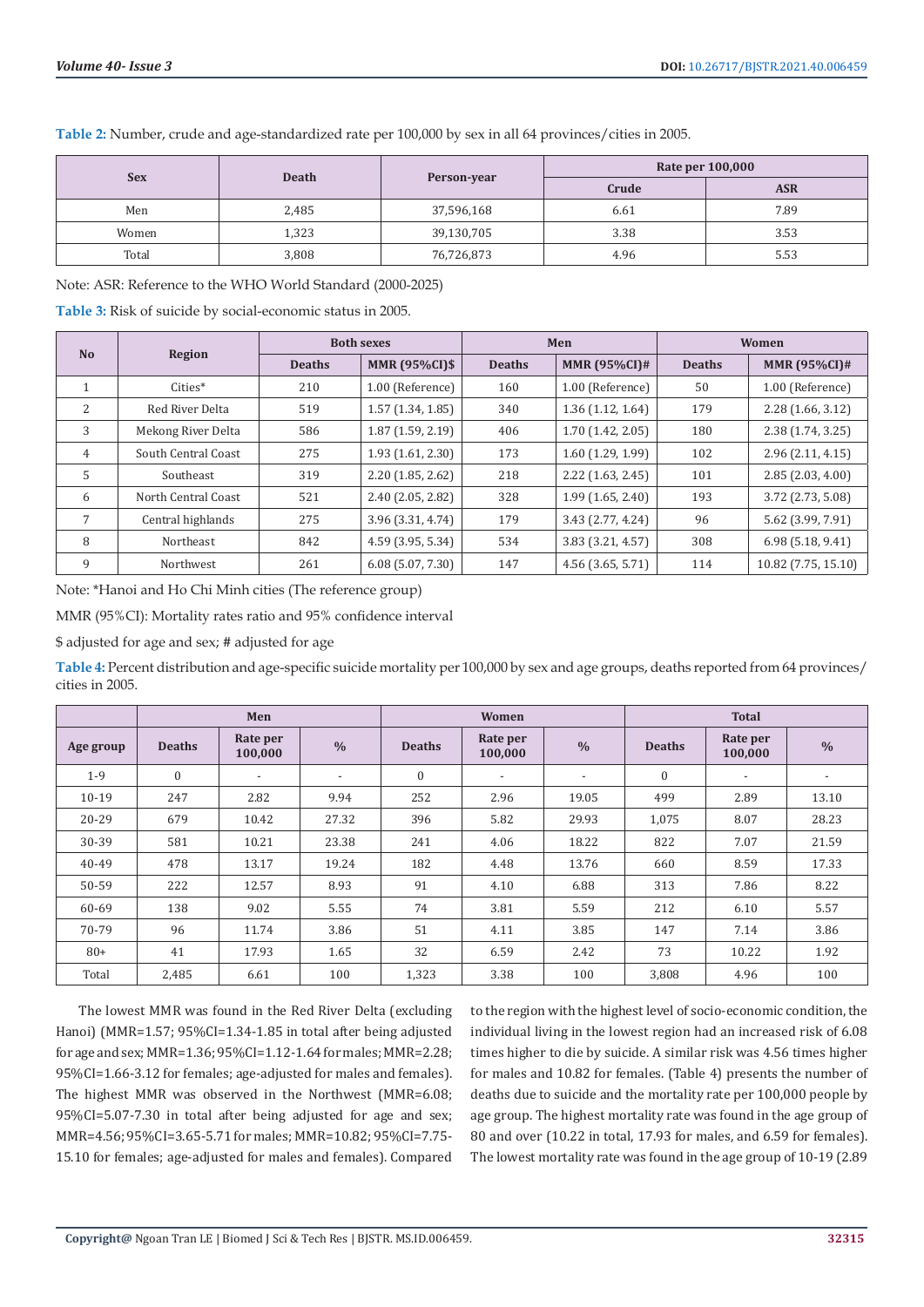in total, 2.82 for males, and 2.96 for females). No dead cases due to suicide were recorded for the age group of 1-9. We did not find a particular change in the suicide mortality rate by age group. The men-to-women ratio remains different at all age groups, except a group of 10-19. Among working-aged from 20 to 59, there were 2,870 deaths due to suicide or 75% of 3,808 suicide cases occurred at the working ages.

## **Discussion**

The main findings have shown a whole country's suicide status in 2005 and the fatal health event has not been changed during ten year-period from 2005 to 2014 in the Nghe An province, pointing out of suicide being a neglected serious mental health problem. Social determinants of low socioeconomic status or poverty were significantly increased the risk of suicide at disadvantage areas. The other important findings were suicide occurred among senior citizens and about three-fourth of total cases of premature death at working ages. To the best of our knowledge, this is the first study in Vietnam examining the mortality rate due to suicide and the association between suicide and socio-economic status nationwide. The sources of data are reliable because they were collected from the national registration system. The mortality rates are adjusted by age and sex as appropriate. The most important findings from our study are that socio-economic status was negatively associated with suicide mortality rate ratios. Compared to the region with the highest level of socio-economic condition, the individual living in the lowest region had a significantly increased risk of suicide. This finding is in line with previous studies that reported that socioeconomic disadvantage increased the risk of suicide at both the individual level and area-level in many countries Cairns, et al. [2-4].

The suicide dead cases for the whole of Vietnam was 3,803 with an overall mortality rate (ASR) per 100,000 was 5.53, men 7.89 and women 3.53, giving men-to-women ratio 2.24. This mortality rate in Vietnam is much lower than the suicide death rate reported in India (22.0 cases per 100,000) Patel, et al. [10]. The suicide death rate was higher among males that were consistent with findings from other studies Patel, et al. [10,2,4]. We found a significant number of 2,870 deaths due to suicide (75%) occurred during the working ages. This finding raises a concern about adult mental health care in Vietnam and further studies on the causes and risk factors at different occupations. Research worldwide supposed that low socioeconomic conditions, especially unemployment are strongly related to suicidal mortality, and poor psychosocial working conditions associated with suicide Guseva Canu, et al. [11- 13]. Suicidal behaviors include the complex process of thoughts, planning, and attempts. Social support plays an important role in preventing suicide from the beginning of suicidal ideation.

Help-seeking behaviors are reported to be correlated with the effectiveness of preventing suicide among working ages Ko, et al. [14].

In Vietnam, researches focus on suicide in the young population more than in the elderly. The highest suicide mortality accounted for the age group from 80 years old in our study suggested that health care for the elderly in Vietnam needs to be studied further. Sociodemographic including social isolation, becoming a widow/ widower, bereavement, health conditions, and mental health problems such as dementia are recognized as risk factors of suicidal behavior in older adults in many countries Conejero, et al. [15]. Along with economic development, Vietnam is facing with challenges of an aging population and social disparities that may increase the prevalence of suicidal behaviors in older people. One of the leading causes of suicide is depression and mental illnesses. One possible explanation for the high suicide mortality at low socioeconomic regions may be that mental health problems have been neglected in these regions with the lack of mental health care and mental health education. Although Vietnam has a good healthcare system from the grassroots level as commune health stations, mental health services are not available and accessible for local people in disadvantaged regions. Individuals with mental illnesses or individuals with suicidal behavior can place a significant financial and social burden on communities. Therefore, understanding mental health problems among different age groups or different socioeconomic conditions is necessary to propose comprehensive preventive programs.

Despite these findings, it is important to note some limitations associated with the study. There were potential under-reported deaths due to suicide because people want to hide this sensitive health event and most of the suicide cases were not admitted into hospitals. The other limitation was that there was no available full information on causes of suicide that occurred among the working ages and senior citizens. Our research project is continuing and these limitations will be fixed in the next updated study.

### **Conclusion**

The findings suggest that there was a big gap in mental health care between social-economic status and input support from domestic and international aids to avoid preventable suicide in disadvantaged regions in Viet Nam is highly needed.

# **Acknowledgment**

The study was partly supported by the Asian Development Bank (ADB), Regional Pooled Fund of the Greater Mekong Sub-Region Communicable Diseases Control Project (GMS CDC Project); an AusAID Research and Development Grant.